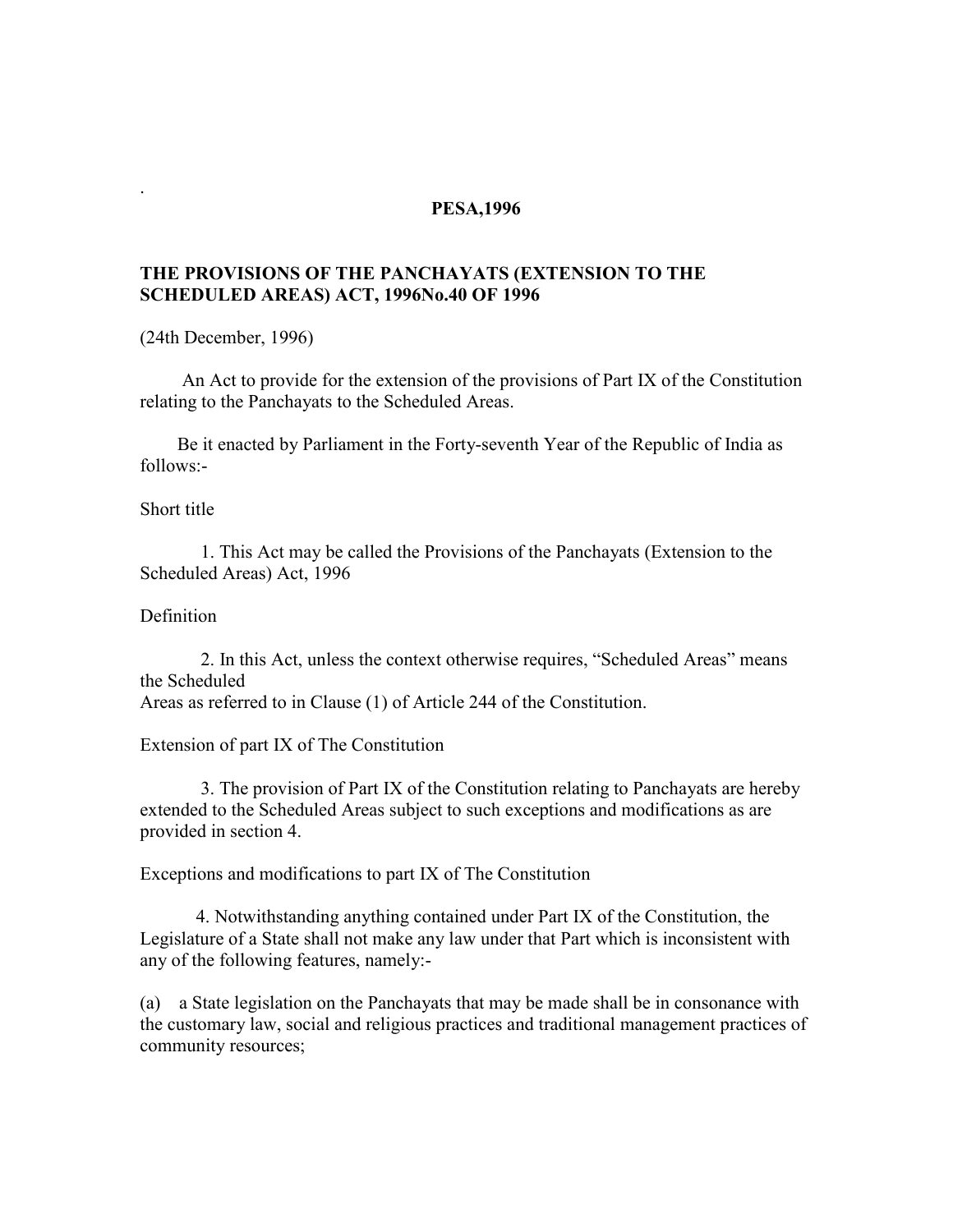(b) a village shall ordinarily consist of a habitation or a group of habitations or a hamlet or a group of hamlets comprising a community and managing its affairs in accordance with traditions and customs;

(c) every village shall have a Gram Sabha consisting of persons whose names are included in the electoral rolls for the Panchayat at the village level;

(d) every Gram Sabha shall be competent to safeguard and preserve the traditions and customs of the people, their cultural identity, community resources and the customary mode of dispute resolution;

(e) every Gram Sabha shall-

 i. approve of the plans, programmes and projects for social and economic development before such plans, programmes and projects are taken up for implementation by the Panchayat at the village level;

 ii. be responsible for the identification or selection of persons as beneficiaries under the poverty alleviation and other programmes;

(f) every Panchayat at the village level shall be required to obtain from the Gram Sabha a certification of utilisation of funds by that Panchayat for the plans, programmes and projects referred to in clause(e);

(g) the reservation of seats in the Scheduled Areas at every Panchayat shall be in proportion to the population of the communities in that Panchayat for whom reservation is sought to be given under Part IX of the Constitution;

Provided that the reservation for the Scheduled Tribes shall not be less than one-half of the total number of seats;

Provided further that all seats of Chairpersons of Panchayats at all levels shall be reserved for the Scheduled Tribes;

(h) the State Government may nominate persons belonging to such Scheduled Tribes as have no representation in the Panchayat at the intermediate level or the Panchayat at the district level:

Provided that such nomination shall not exceed one-tenth of the total members to be elected in that Panchayat;

(i) the Gram Sabha or the Panchayats at the appropriate level shall be consulted before making the acquisition of land in the Scheduled Areas for development projects and before re-setling or rehabilitating persons affected by such projects in the Scheduled Areas; the actual planning and implementation of the projects in the Scheduled Areas shall be coordinated at the State level;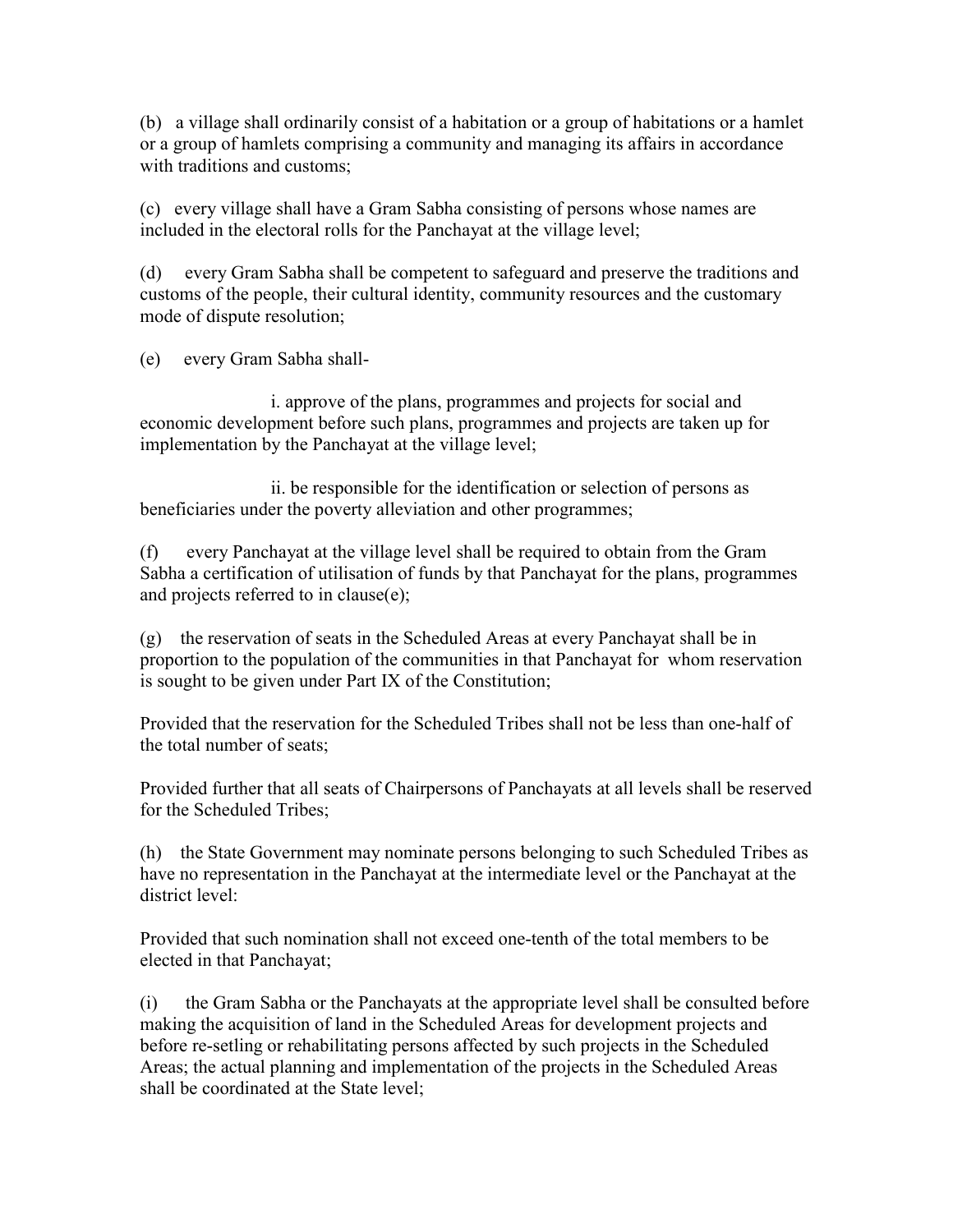(j) planning and management of minor water bodies in the Scheduled Areas shall be entrusted to Panchayats at the appropriate level;

(k) the recommendations of the Gram Sabha or the Panchayats at the appropriate level shall be made mandatory prior to grant of prospecting licence or mining lease for minor minerals in the Scheduled Areas;

(l) the prior recommendation of the Gram Sabha or the Panchayats at the appropriate level shall be made mandatory for grant of concession for the exploitation of minor minerals by auction;

(m) while endowing Panchayats in the Scheduled Areas with such powers and authority as may be necessary to enable them to function as institutions of self-government, a State Legislature shall ensure that the Panchayats at the appropriate level and the Gram Sabha are endowed specifically with-

 (i) the power to enforce prohibition or to regulate or restrict the sale and consumption of any intoxicant;

(ii) the ownership of minor forest produce;

 (iii) the power to prevent alienation of land in the Scheduled Areas and to take appropriate action to restore any unlawfully alienated land of a Scheduled Tribe:

(iv) the power to manage village markets by whatever name called;

 (v) the power to exercise control over money lending to the Scheduled Tribes;

 (vi) thepower to exercise control over institutions and functionaries in all social sectors;

 (vii) the power to control over local plans and resources for such plans including tribal sub-plans;

(n) the State Legislations that may endow Panchayats with powers and authority as may be necessary to enable them to function as institutions of self-government shall contain safeguards to ensure that Panchayats at the higher level do not assume the powers and authority of any Panchayat at the lower level or of the Gram Sabha;